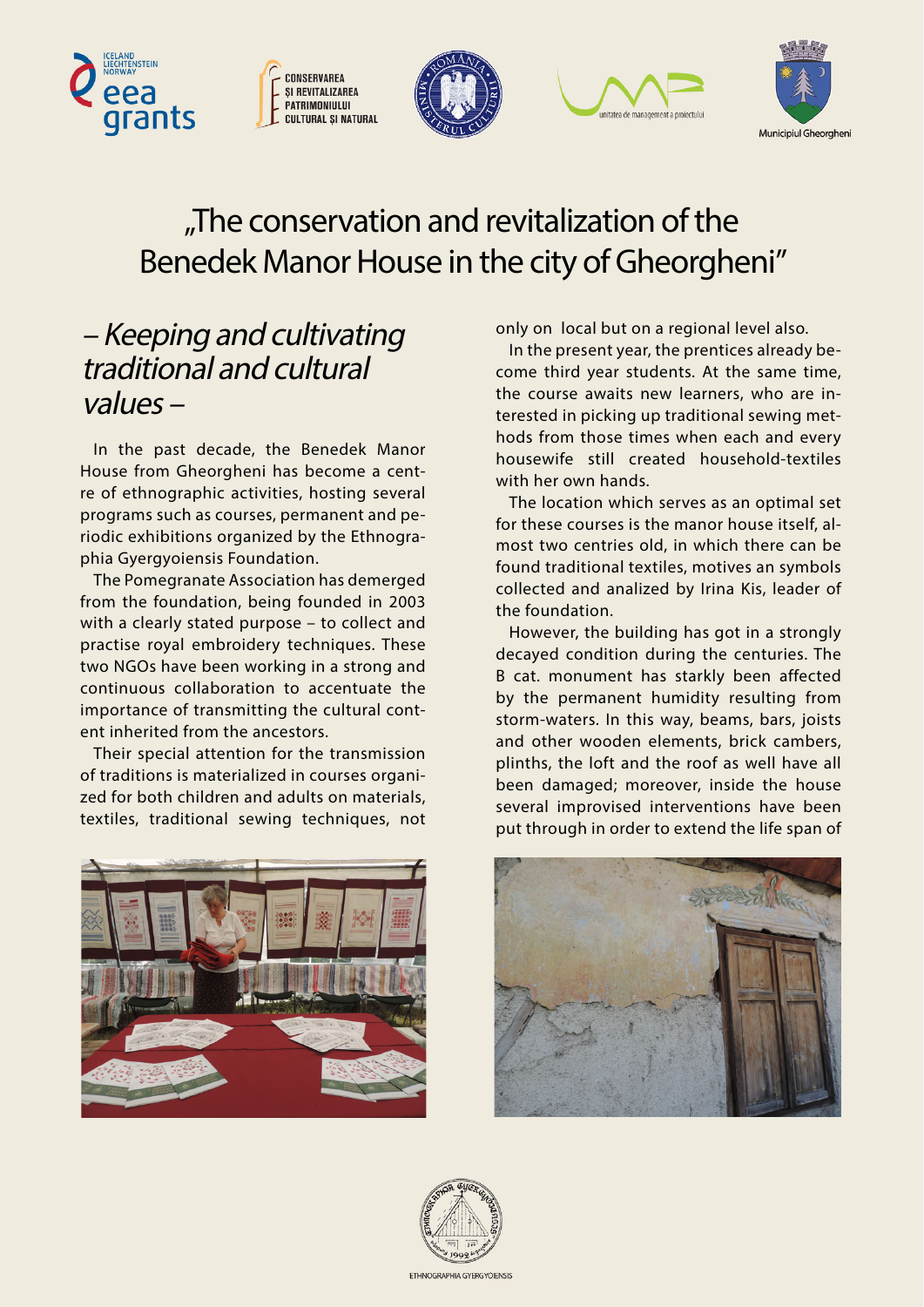









the monument even without sufficient financial resources.

The project launched this year focuses on the conservation and revitalization of the manor house, naming the professional rehabilitation of the building as a primary goal.

During the implementation, however, the municipality of Gheorgheni, as beneficiary



and project promoter, in partnership with the Etnographia Gyergyoiensis Foundation pays special attention to the involvement of the local community on the highest level possible, since the conservation of one of the significant elements of the local cultural and architectural heritage is under discussion.

Since the building has already been emptied and prepared for the start of actual recovery, the Meeting of Talented Women has had to take place in the courtyard. On this occasion, women from the Giurgeu-Basin, who have already learned several embroidery techniques at the Popular School of Arts Harghita and the ones who are members of the Pomegranate Association, dedicated especially to the cultivation of traditional sewing techniques have

met and shared their opinions and experiences, but also their handmade textiles. At the meeting there took part prentices from Joseni, Remetea and Gheorgheni.

Irina Kis, ethnographer, and hostess of the meetig presented the relationship of the used symbols on different textiles, sewed with different techniques. These have the same



message no matter the textile, realized either on tandem or on silk with golden and silver scofium.

In the courtyard there were exposed the spreads made recently by the talented women